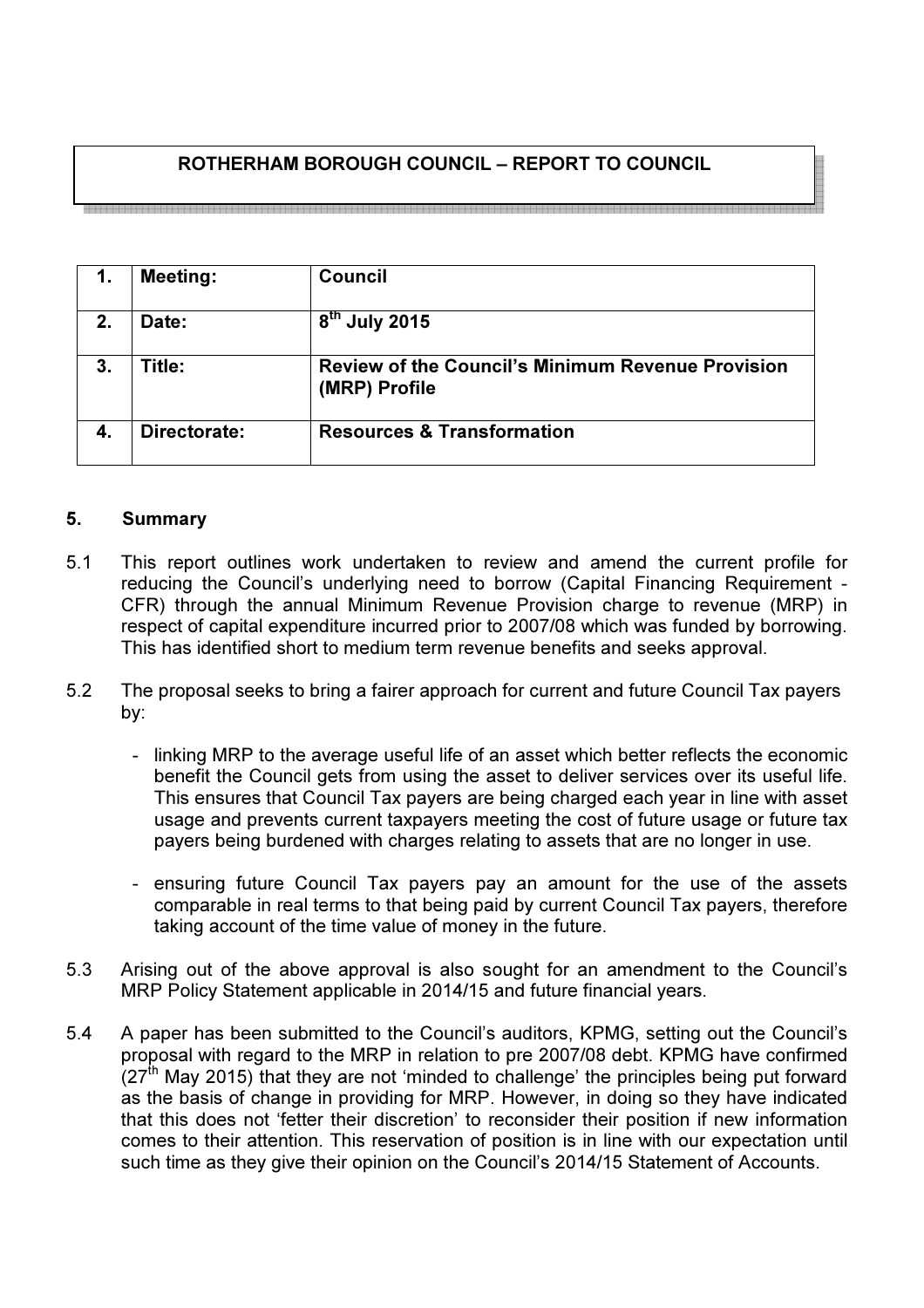- 5.5 The report also outlines a proposal to utilise unapplied capital resources to achieve short-term revenue benefits by repaying existing debt and seeks approval for this to be applied in the 2014/15 financial year.
- 5.6 The report was considered by Lead Commissioner Sir Derek Myers at his meeting held on 11<sup>th</sup> June 2015. The Lead Commissioner was Minded to Grant a Decision to approve the recommendations and following the five working day period for representations, a final decision, including a referral that Council adopt the recommendations, was taken on 22<sup>nd</sup> June 2015.

#### 6. Recommendations

- 6.1 Council is asked to approve:
	- 1. the re-profiling of the Council's Minimum Revenue Provision charge for reducing the Council's underlying need to borrow on capital expenditure incurred prior to 2007/08 which was funded from borrowing and approve the transfer of the identified short-term revenue benefits to a new Council earmarked reserve titled 'MRP Adjustment Reserve'.
	- 2. an amendment to the Council's Minimum Revenue Provision Policy Statement applicable in 2014/15 and future financial years, the revised wording for paragraph (a) of the Policy Statement to be:

"The MRP charge in relation to capital expenditure incurred prior to 2007/08 where the expenditure was funded by either supported or unsupported borrowing will be calculated using the expected useful life of the asset and the calculation of the provision will be by the annuity method."

3. the use of unapplied capital resources to reduce the Council's underlying need to borrow and for this to be applied in the 2014/15 financial year.

#### 7. Proposals and Details

#### 7.1 Background

- 7.1.1 Minimum Revenue Provision (MRP) arises because there is statutory requirement for local authorities to set aside some of their revenue resources as provision for reducing the underlying need to borrow (Capital Financing Requirement - CFR), i.e. the borrowing taken out in order to finance capital expenditure.
- 7.1.2 Prior to 1 April 2007, the set aside was specified as a percentage of the Council's CFR (with different percentages for HRA and General Fund). The CFR in turn was a complex calculation based on the balance sheet and the credit ceiling system from pre 1 April 2004. In the past, MRP and CFR have had significant implications for HRA subsidy and other government funding streams allocated from Government Depoartmental Budgets on an annual basis. Consequently, specific provisions were enacted to ensure that once these calculations had been made and audited, they could not be subsequently amended.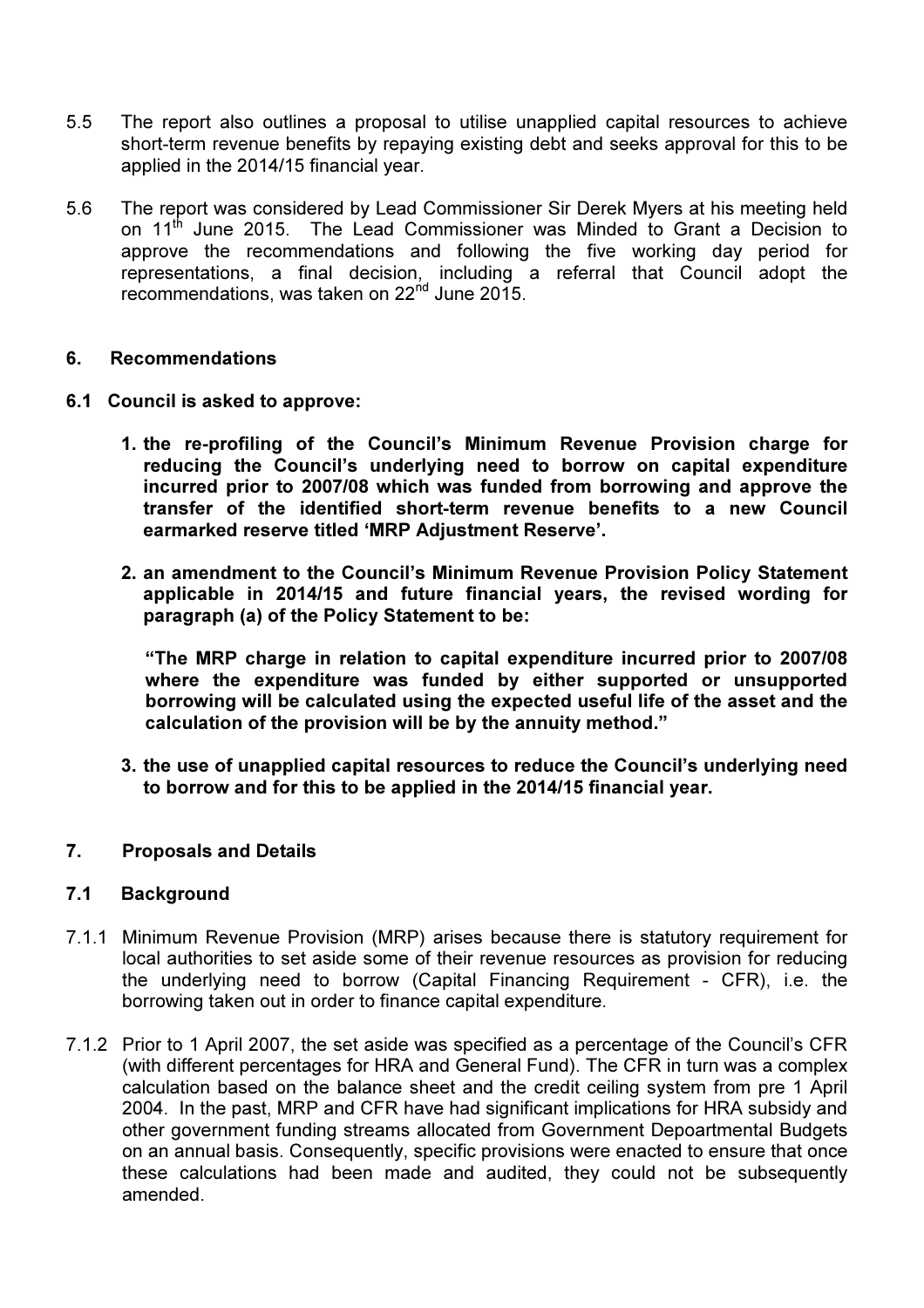- 7.1.3 Since 1 April 2007, MRP requirements have been relaxed significantly and the set aside is no longer a prescribed amount. Department for Communities and Local Government (DCLG) guidance now permits a variety of methods to be used to calculate the MRP set aside and the guidance issued February 2012 sets out a number of possible methods a council might wish to follow, although even these are not exhaustive. MRP calculations no longer require formal approval by full Council and no longer impact on government funding, since:
	- HRA self-financing in 2011/12 abolished both the housing subsidy regime and the requirement to charge MRP to the HRA; and
	- the link between Government Revenue Support Grant and levels of supported borrowing has been eroded.
- 7.1.4 The core requirement now is simply that:
	- The Council has an approved policy for calculating MRP; and
	- The Council sets aside an amount which it deems to be prudent, having regard to the DCLG's statutory guidance.
- 7.1.5 In recent years, the Council has undertaken a number of reviews to establish whether there was any opportunity to secure revenue benefits whilst working within the core requirements. The focus of these was on capital expenditure incurred by the General Fund since 2007/08. Primarily this has involved the application of capital receipt funding to short life asset schemes from those schemes with longer asset lives and also switching to an annuity basis for the calculation of debt repayment (MRP). This has led to revenue savings being achieved which have been reflected in a reduction to the capital financing budget as shown in the approved Medium Term Financial Strategy. These changes have been considered and accepted by the Council's auditors, KPMG.

### 7.2 Option 1 - Amendment to the Current MRP Profile for Pre 2007/08 Capital Expenditure

- 7.2.1 Like many authorities the Council has continued to apply the previous regulatory approach, calculating MRP at 4% of the reducing balance on General Fund capital expenditure incurred prior to 2007/08 which was funded by borrowing.
- 7.2.2 As the previous reviews on post 2007/08 capital expenditure confirmed, there is increasing acceptance that MRP should more properly be linked to the average useful life of the assets involved and the current regulatory approach (a percentage basis) does not reflect this view. Currently, each year 4% of the outstanding (reducing) balance is provided for out of the revenue budget as MRP which means the debt will be finally repaid many years into the future (in the Council's case this is 500+ years).
- 7.2.3 Linking MRP to the average useful life of an asset is in keeping with the general principle of achieving a prudent approach set out in the DCLG guidance which is that the profile of MRP charges should reflect the economic benefit the Council gets from using the asset to deliver services over its useful life. This ensures that Council Tax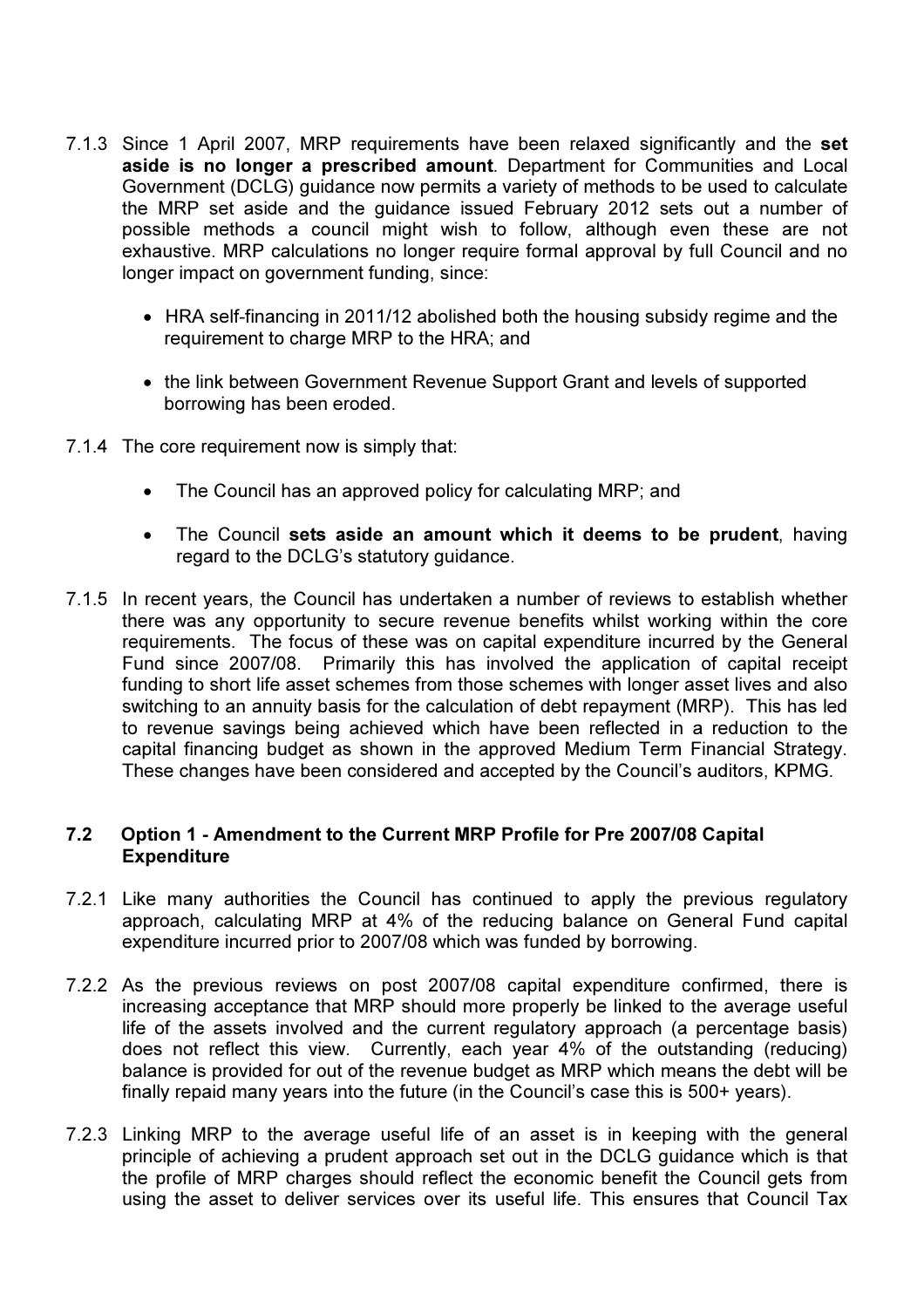payers are being charged each year in line with asset usage and prevents current taxpayers meeting the cost of future usage or future tax payers being burdened with "debt" relating to assets that are no longer in use.

- 7.2.4 A further review by Finance officers was started to examine what other options might be available to the Council. Whilst this work was progressing a 'landmark' acceptance by the auditors of South Yorkshire Passenger Transport Executive, KPMG, of a retrospective reprofiling of MRP charges came to light and this provided a further opportunity to re-examine the options again. Furthermore the recent Government Inspection report into Birmingham City Council referred to the City Council's reprofiling of MRP as a method of securing short-term revenue benefits for the City Council and therefore the methodology adopted has been considered as part of our internal review.
- 7.2.5 The report also brought the issue to national prominance and has led to a number of local authorities questioning whether they have adopted the correct approach to determining their MRP charges in relation to pre-2007/08 debt. This is the subject of a Society of Municipal Treasurers' questionnaire to its membership (April 2015).
- 7.2.6 The review has focussed on:
	- the adoption of an annuity basis of calculating MRP in line with the methodology adopted for post 2007/08 capital expenditure;
	- determining the number of years which could be applied as a proxy for the Council's average asset life;
	- determining the interest rate which could be applied in the calculation of MRP on an annuity basis;
	- determining the financial implications of being able to retrospectively adjust the MRP charged from 2007/08 to date and into the future; and
	- determining the financial implications of adjusting the MRP charged from 2014/15 onwards.
- 7.2.7 The views of the Council's Treasury Management Advisers, Capita Asset Services, who are advising a number of other local authorities on this issue, have been sought and they are supportive of the proposal set out below.

## 7.3 The Proposal

- 7.3.1 A key consideration in determining a revised schedule is whether the outcome is prudent.
- 7.3.2 Does the current (regulatory) methodology achieve that aim? The methodology was set so as to match the implied support Government gave local authorities through the formula used to calculate Revenue Support Grant and over time that link has been eroded.
- 7.3.3 The current methodology ensures the debt will be fully repaid in 500 years time long after the assets are no longer in use. It also results in higher repayments in the early years which has potentially a disproportionate impact on current Council Tax payers.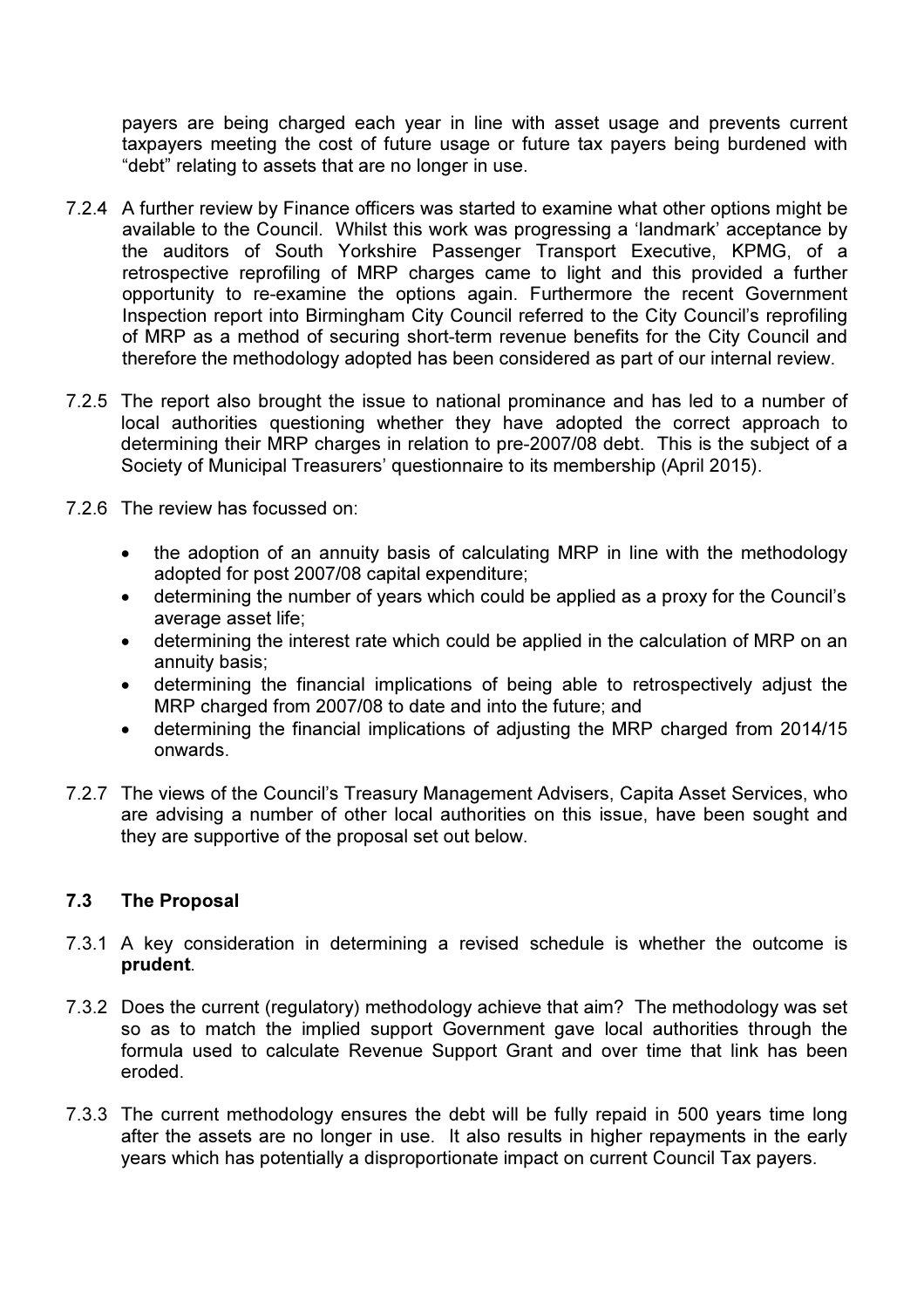- 7.3.4 A fairer way of matching the MRP charge to Council Tax payers with the use of the assets is to limit the repayment period to 50 years, this being an approximation of the average life for the Council's assets. In addition, it would seem fairer that future Council Tax payers pay an amount for the use of the assets comparable in real terms to that being paid by current Council Tax payers, therefore taking account of the time value of money in the future.
- 7.3.5 Adopting an annuity basis for calculating the annual MRP charges meets this need and it is therefore proposed that this basis is now adopted for the calculation of the annual MRP charges on pre 2007/08 debt. It is important to stress that the change in methodology eliminates the inequality created by the accelerated charging basis of the Regulatory Method. The proposed basis is fairer giving a more proportionate profile charge based on asset usage over the whole asset lives.
- 7.3.6 The annuity basis reflects a fairer methodology for Council Tax payers and an examination of the MRP charges made from 2007/08 reveals that the Council has overprovided during the period 2007/08 to 2013/14. This over-provision can be released back to revenue to ensure the total provision to the end of 2014/15 is in line with the reprofiled MRP schedule. It is, therefore, also proposed that the revised methodology should be applied retrospectively to the start of 2007/08.
- 7.3.7 An analysis of the actual Council loans outstanding at 31/03/07 and those which remained outstanding at 31/03/14 revealed an average interest rate of 6.26%. A further anaylsis of average asset lives suggests a period of around 44 years which when backdated to 2007/08 would equate to approximately 50 years.
- 7.3.8 In considering an appropriate interest rate to apply it is felt 4%, being in line with the reducing balance methodology and reflecting a reasonable approximation for an average rate of interest over the long-term, would provide a prudent basis for calculating the revised MRP charges using an annuity.

## 7.4 Accounting Policy & MRP Policy Statement Considerations

- 7.4.1 The Council's accounting policy on MRP is simply to set aside a prudent level of resources, and the method for achieving this is through the use of an accounting estimate. Changing the basis of the MRP calculation represents a change to the estimation technique employed, but not to the accounting policy itself. As with any provision, calculations can be reviewed on a cumulative basis and any over-provisions made in previous years can be corrected in the year that they were identified. That revision would not lead to a prior period adjustment in the Statement of Accounts.
- 7.4.2 Statutory requirements do not allow for having a negative MRP charge in any financial year. Whilst the adjustment to the MRP schedule will lead to immediate benefits greater than the estimated MRP charge in 2014/15, the Council will still be making a positive charge in 2014/15, the adjustment is a correction to the total amount previously provided for and in line with normal accounting practice this would be seen as two separate transactions.
- 7.4.3 A paper has been submitted to the Council's auditors, KPMG, setting out the Council's proposal with regard to the MRP in relation to pre 2007/08 debt. KPMG have confirmed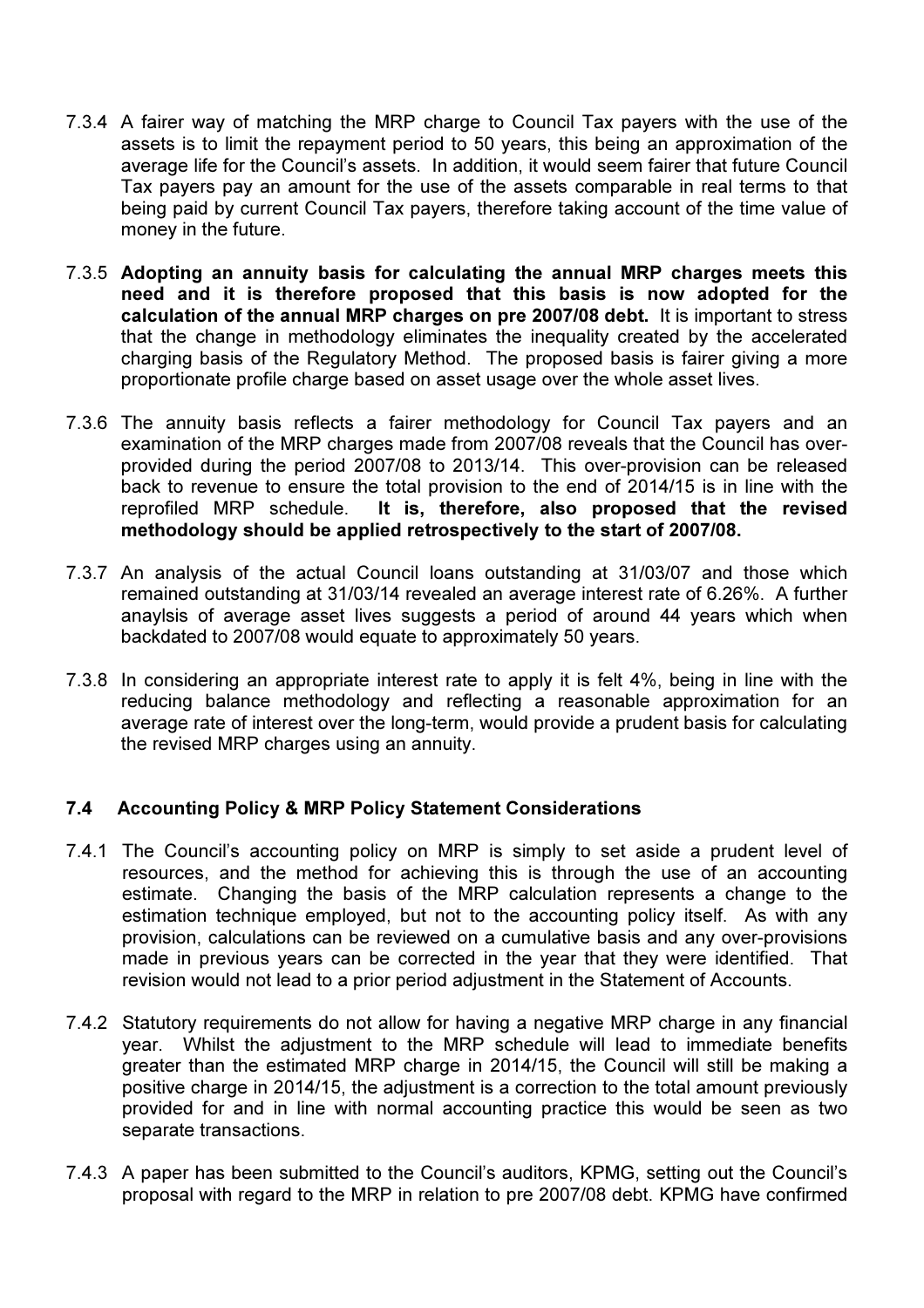$(27<sup>th</sup>$  May 2015) that they are not 'minded to challenge' the principles being put forward as the basis of change in providing for MRP. However, in doing so they have indicated that this does not 'fetter their discretion' to reconsider their position if new information comes to their attention. This reservation of position is in line with our expectation until such time as they give their opinion on the Council's 2014/15 Statement of Accounts.

- 7.4.4 Assuming the proposal is to be adopted, there is also a need to approve an amendment to the Council's MRP Policy Statement.
- 7.4.5 The current Policy Statement reads as follows:
	- (a) The MRP charge in relation to borrowing for capital expenditure incurred prior to 2007/08 will be unaffected by the regulations;
	- (b) The MRP charge in relation to capital expenditure incurred since 2007/08 where the expenditure is funded by either supported or unsupported borrowing will be calculated using the expected useful life of the asset at the point the asset is brought into use. The calculation of the provision will be either the annuity method or the equal instalments method depending on which is most appropriate; and
	- (c) The MRP charge in relation to capital expenditure incurred since 2007/08 where the expenditure is funded by a 'capitalisation directive' (e.g. equal pay) will be calculated on the basis of the specified period(s) set down within the regulations. The calculation of the provision will be either the annuity method or the equal instalments method depending on which is most appropriate.
- 7.4.6 Acceptance of the proposal will require an amendment to paragraph (a) and the suggested form of words is:

"The MRP charge in relation to capital expenditure incurred prior to 2007/08 where the expenditure was funded by either supported or unsupported borrowing will be calculated using the expected useful life of the asset and the calculation of the provision will be by the annuity method."

### 7.5 Option 2 – Apply available capital resources to fund post 2007/08 Capital Expenditure previously financed by borrowing

- 7.5.1 The Council has retained capital balances of unapplied capital receipts and unapplied capital grants and whilst these can be set aside to finance future capital expenditure it is also permissable for these balances to be used to reduce the Council's underlying borrowing need (CFR). This is not a repayment in a physical sense of repaying debt to the PWLB (the lender) for example thereby reducing interest charges rather they are used internally to finance the capital programme.
- 7.5.2 The review undertaken (referred to previously in Section 7.2.1) also included an examination of whether it was acceptable to apply some of the Council's unapplied capital resources retrospectively, effectively reduce the Council's underlying borrowing need which existed in earlier years and reversing previously charged MRP in relation to that debt. It is still uncertain that this further option would be an acceptable approach but the proposal being put forward here is not to apply the resources retrospectively.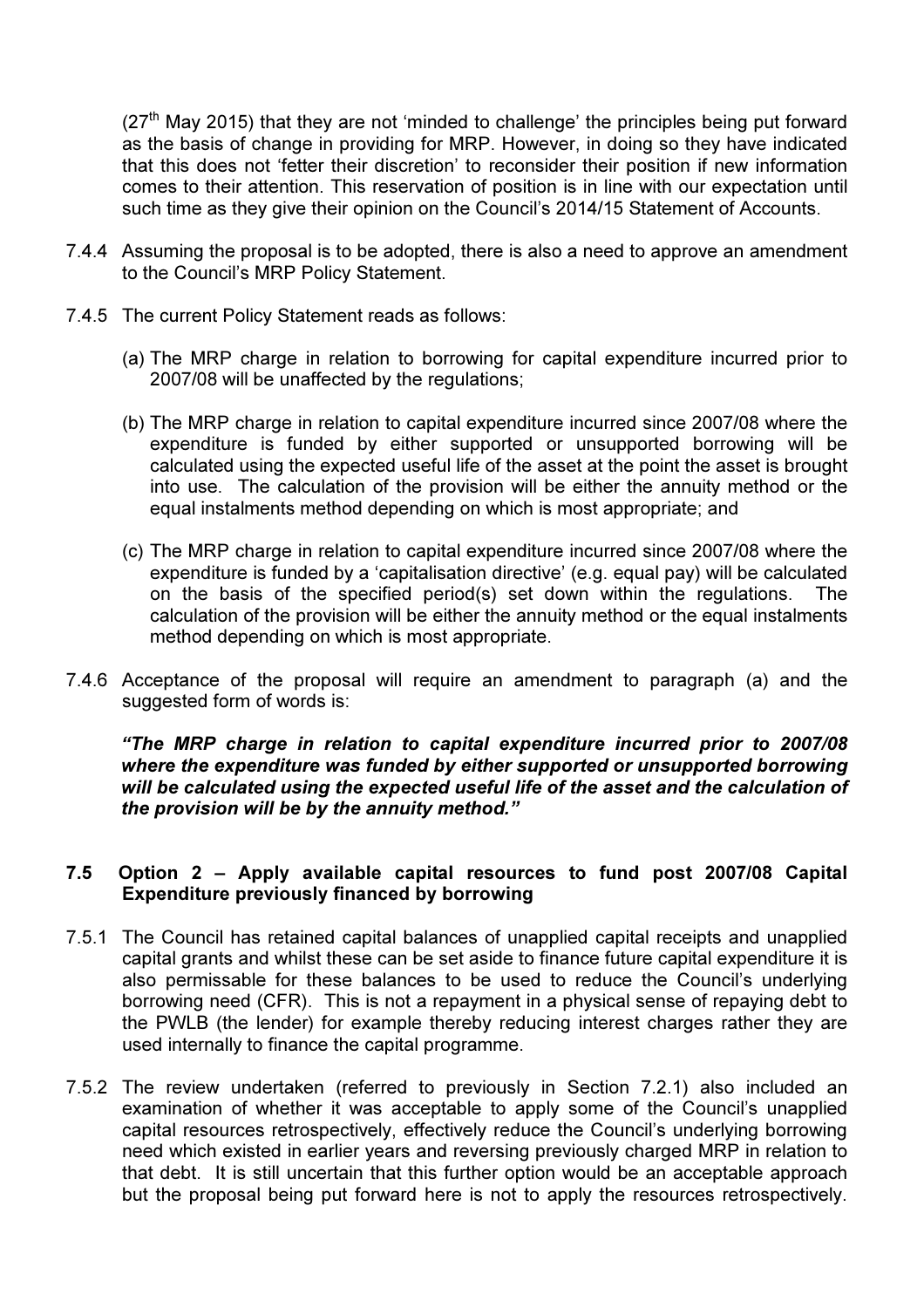Instead it only relates to the MRP charge for 2014/15 and thus does not require any change in existing policies.

### 8. Finance

### 8.1 Pre 2007/08 Capital Expenditure

- 8.1.1 The retrospective reprofiling of MRP on the £156.677m borrowing need which was outstanding at 31/03/2007 will result in a one–off revenue benefit of £34.789m as at 31/03/2015.
- 8.1.2 Further revenue benefits of £23.363m will accrue over the period from 2015/16 to 2029/30. £3.093m of this figure would be available in 2015/16 with the annual amount thereafter reducing progressively by around £200k p.a.
- 8.1.3 From 2030/31 the revised annual MRP will be greater than the annual amounts under the current profile. The additional cost over the 27 years to 2056/57, when the borrowing need is fully extinguished, equates to appoximately £2.9m p.a. – it should be noted that the annual impact is lower in the earlier years e.g. in 2030/31 the impact is an additional cost of about £91k.
- 8.1.4 Under the existing schedule a sum £20.244m would still be repayable over the 450+ years from 2057/58. Taking account of the time value of money the proposed new MRP profiling schedule more accurately reflects the financial burden on the Council Tax payers for the use of the assets over their useful lives.
- 8.1.5 It is important to recognise that most of the revenue benefits are short to medium term as ultimately the full debt has to be repaid and the MRP charged against the revenue budget. Suitable budgetary provision in line with the new profile would be required in the Council's MTFS. At this point in time it is proposed that the identified short-term revenue benefits are placed in a new Council earmarked reserve titled 'MRP Adiustment Reserve'.

### 8.2 Post 2007/08 Capital Expenditure

- 8.2.1 In determining the MRP charge for 2014/15 it is proposed that £6.263m of uncommitted capital receipts/grants are utilised to reduce the borrowing need enabling it to free up revenue resources which would have been chargeable to the Budget in the year (and future years). This will lead to a short term revenue benefit in 2014/15 of £4.537m and further benefits of £0.843m in 2015/16 and £0.883m in 2016/17 respectively.
- 8.2.2 In proposing this approach, and utilising £6.263m of available capital resources, the Council would still be left with £22.509m of uncommitted capital resources to fund future capital expenditure. This figure is slightly higher, but largely in line with the c£20m that was forecast in the Council's recent 2015/16 budget report.